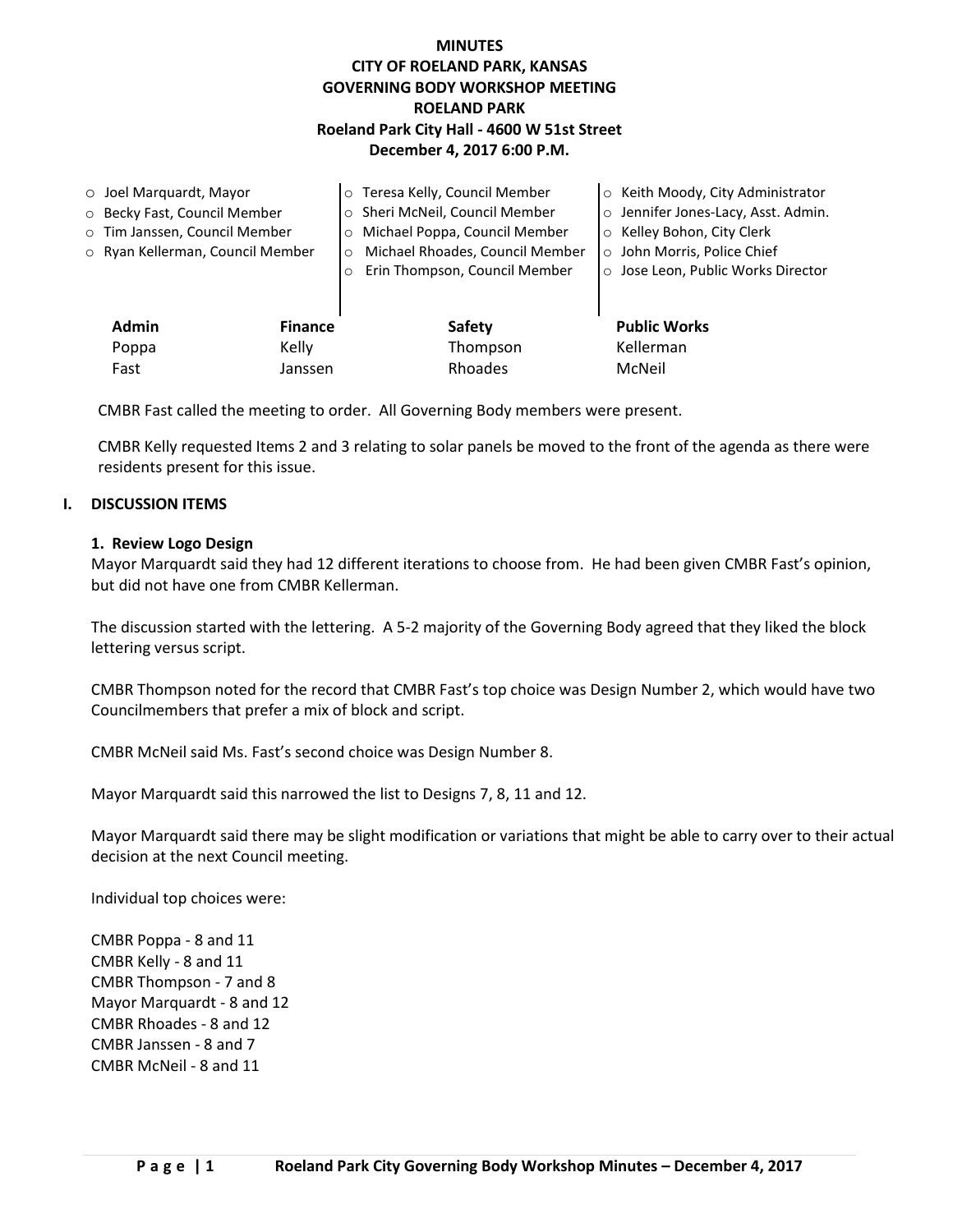By majority, Number 8 was selected by everyone. Mayor Marquardt mentioned the suggested variations of placing the "Established 1951 in the middle of the line break in one version and having it flush right with "Park" in another variation.

Final decisions will be made at the next City Council meeting.

CMBR Poppa felt thought there were too many trees which might affects its scalability and clarity in black and white.

## **2. Discuss Amendment to TIF 1 Redevelopment Plan**

City Administrator Moody provided the amendment to the TIF 1 Redevelopment Plan that will affect the use of TIF resources on the Roe development project. They need to amend the plan in order to utilize funds on the Roe Boulevard project for street improvements such as the extension of 51<sup>st</sup> Street to the west, surface and structured parking, and 49<sup>th</sup> Terrace street improvements.

Staff is asking Council to move forward with setting a public hearing, which is a requirement to amend the TIF plan. It will be published and staff will notify the property owners within the district so as to give them an opportunity to share their comments.

The Governing Body agreed to let staff find a suitable date for the public hearing.

# **3. October Financials**

Ms. Jones-Lacy reported key revenues are looking good and on track for the year. They have received September and October personal property tax receipts from the county at \$1.9 million for the year. Sales and use taxes are 5.5 percent higher than this time last year. Franchise fees are not performing as well as they did last year and is largely due to lower electric utility fees. Court fines are also down not only due to the change in the fee structure, but also that there were fewer officers on the streets in 2017. Ms. Jones-Lacy added that Chief Morris has filled those positions.

License and permit revenues are up 25 percent from last year and building permits are also up by 32 percent. The City can expect building permit fees to continue to be substantially higher than the previous year.

The City has also received \$15,000 fee from the cell tower lease negotiated by City Administrator Moody.

Also Public Works expenditures are higher than in previous years due to the fact that they have contracted out their street maintenance in 2017, which is an additional \$210,000. Also the pool is closed for the year and they are expecting to have lower pool expenses. Preliminary estimates are in from Johnson County and showing a \$194,000 operating loss for the year.

The City has \$7.7 million invested and to date have realized \$65,000 in interest. They have paid \$13,200 in management fees to Columbia Capital to manage those investments. Also of note is a large amount of cash on hand at US Bank which is in anticipation of bond payments to be made in the month of December.

Also according to CERI through August of 2017, they are showing a 3.2 percent year-to-date sales increase in Roeland Park which is higher than shown for Johnson County.

## **4. Provide Direction to Commerce and Embree Concerning Public Art Display**

City Administrator Moody attached a copy of the resolution relating to the one percent for art contribution at the Commerce Bank and Embree site. Originally the Council had recommended waiting on a decision until the work on the Roe 2020 visioning process was complete. Also included in the packet were concepts from Vireo although they have not been finalized.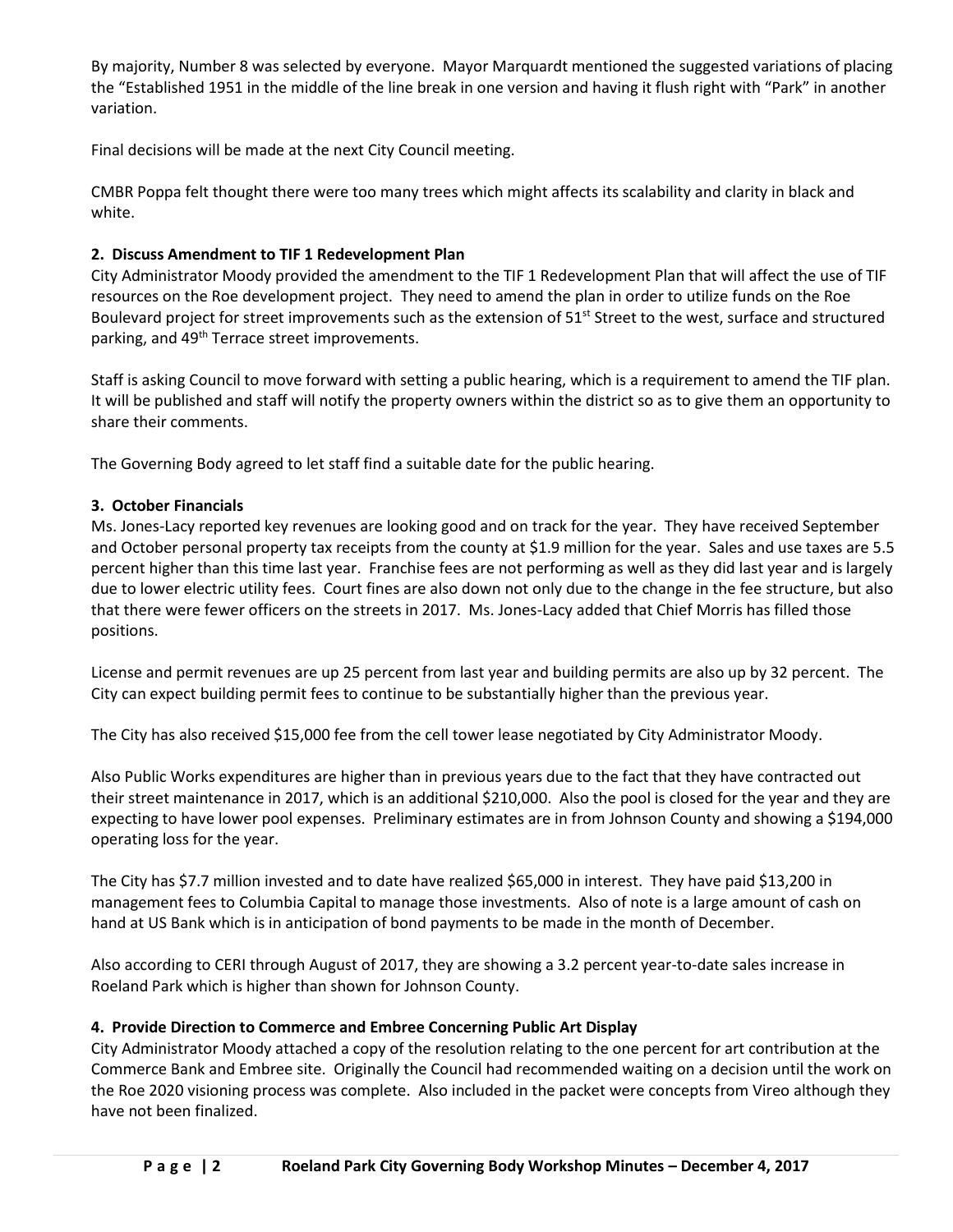Brent Hall from Commerce Bank said they are now interested in knowing what the City's next steps are as they are ready to consider the type of art for their property.

CMBR Poppa's thoughts would be to wait on providing direction until they have a formal design completed by George Butler Associates, especially since they are also looking at the Johnson Drive and Roe corner as being a part of the gateway aspect.

CMBR Rhoades asked where it states the responsibility for the art, who decides what art and its maintenance.

City Administrator Moody responded that the resolution is clear that art is anticipated to be privately owned, shall be on private property, but be viewable to the public at all times. The development agreement did not reflect a direction on what the art should consist of, but again, the Council had decided to wait for the visioning process to determine what the design elements would be for the gateway corners at Roe.

CMBR Poppa asked Mr. Hall if he had any objection to waiting until they have their final design by GBA and after they find out what happens on the northeast corner.

(Mr. Hall's, Mayor Marquardt's and CMBR Thompson's comments were inaudible due to static)

CMBR Kelly recommended an ad hoc committee be created to help make the decision on the art. She wondered why the Arts Committee was not present at the meeting for this conversation. CMBR Kelly said that they get a group of people from different walks in the community as well as experts in outdoor art, including people outside the city, to help make the decision for art on those corners.

CMBR Rhoades said it is important that everyone understands and who is responsible for what and who has the overriding veto power.

CMBR Kelly said the art will be owned by the property owner and hopes that everyone will be able to agree with what is appropriate. She recommended moving further discussion to after January 8 and let the new Governing Body decide who gets to be on that committee.

Mayor Marquardt said hopefully they can agree on how to move forward.

#### **5. Update on Development at NE Johnson Dr. and Roe Blvd.**

City Administrator Moody included the three site plans iterations that have been looked at for the northeast corner. The Governing Body expressed a desire for a one three-story building but Colliers has now expressed their desire for two single-story buildings.

Staff is asking for direction from the Governing Body if they wish to pursue a letter of intent with Colliers for the one-story buildings.

CMBR Thompson said she was not interested and the three-story multi-use building is why they were excited about Colliers and the idea they presented.

CMBR Kelly also likes the multi-level mixed use site and believes that would better suit the gateway.

Mayor Marquardt said they at least need some kind of building volume at the gateway. CMBR Rhoades also expressed his support for the multi-level project.

CMBR McNeil was not in support of the single-story buildings and is disappointed with the entire direction the project is going.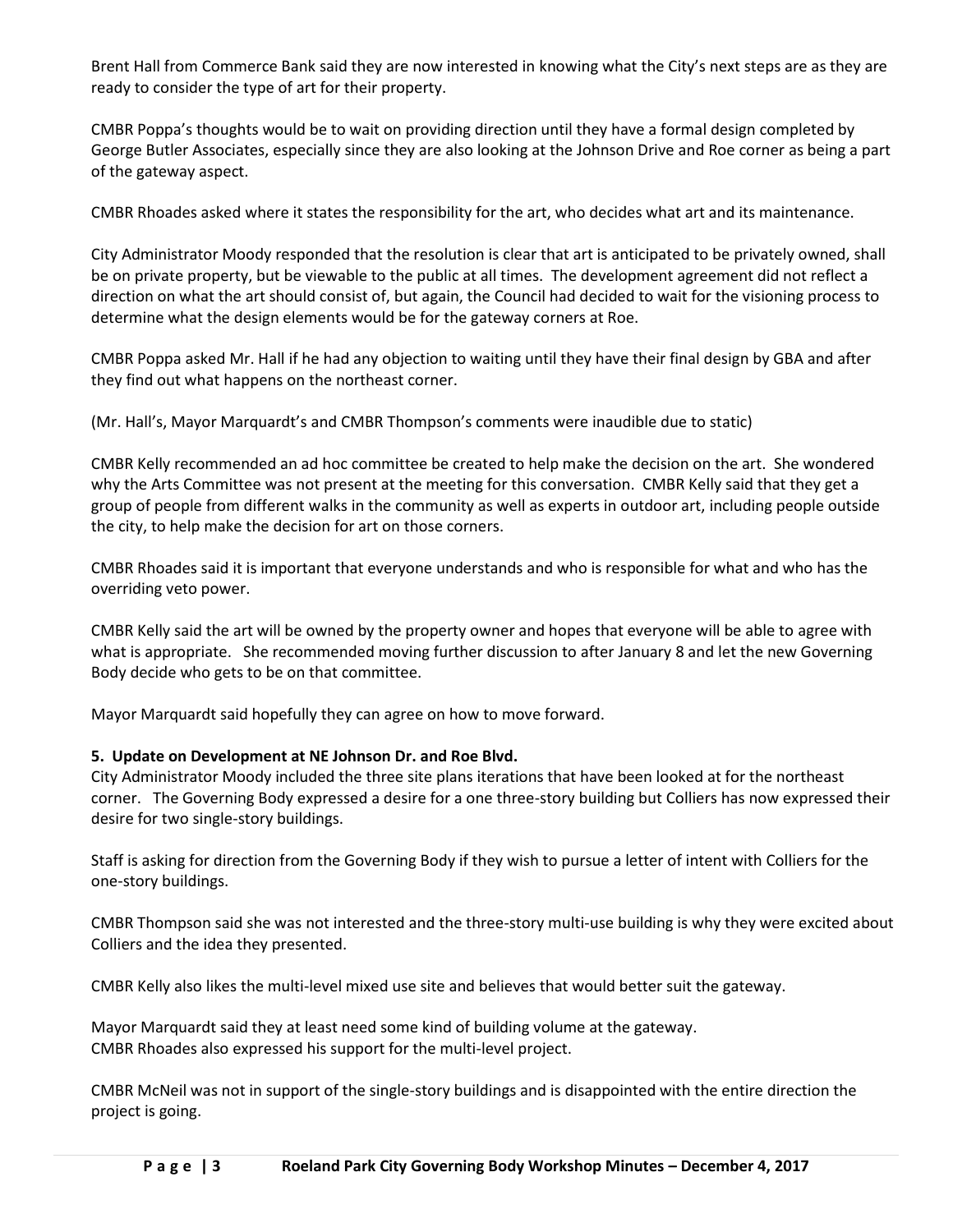City Administrator Moody said the City has the ability to adjust the price of the ground so as to give the developer the resources to invest in the expected expense of \$200,000 to \$300,000 utility relocation. By backing out that expense the land would still be worth \$8 a square foot, but that cannot be the determining factor of whether a three-story building would be profitable.

The majority of the Governing Body like the multi-story concept and decided not to move forward with the letter of intent, but to move forward with their vision.

CMBR McNeil is not in support of two one-story buildings.

Mayor Marquardt said consensus not to move forward with letter of intent and move forward with their vision.

# **6. Review and Provide Direction on Wayfinding Sign Program**

CMBR Fast sent in information that she would like to see historical signage included in this discussion. Mayor Marquardt said that wayfinding is not intended for historic locations. He did believe the City had difficulty tying into their historic locations and identifying them would be great, but would like to see that as an objective for 2019.

Public Works Director Leon stated he has done some work on wayfinding and reached out to several different companies. Midtown Signs provided the most workable examples and he presented some of their initial concepts.

Mr. Leon asked for and received consensus from the Governing Body to continue working with midtown Signs and will incorporate the logo and color schemes into the wayfinding once that system is approved.

CMBR Kelly recommended Mr. Leon check in with the Sustainability and the Bike-Walk committees.

## **7. Clarify Remote Meeting Participation Policy**

## *Public Comment*

Thomas L. Madigan (5316 W. 49<sup>th</sup> Terr.) Mr. Madigan stated he agrees with the majority of the changes, but calling into a meeting is old school. He felt the City can meet the challenge to better accommodate both the elected and appointed officials to participate in future meetings.

Mayor Marquardt stated when they came to the Governing Body four years ago they made their policy for remote meeting and felt they could give direction to the incoming council, but they should let them make their own rules.

CMBR Poppa stated that they do not stop governing because a new council is coming in and did not feel they have to wait to take action.

CMBR Kelly said generally speaking, the spirit of limiting the number of times permitted for a member to call in was to curb absences and discourage not showing up for meetings.

CMBR Rhoades stated he did not believe they should be able to call in for executive session. Mayor Marquardt also took that position.

CMBR Kelly said she felt they should not pass messages of your opinion to other Councilmembers and that they should either be present or call in if they want their opinion known. She said as an elected councilor you were voted to represent your constituency and it is your responsibility to show up. She asked if they are not part of the quorum present, is it legal to have a vote?

City Administrator Moody spoke with City Attorney Mauer who said it was legal to vote at regular meetings and special meetings, but they are not counted as part of the quorum if appearing remotely. Mr. Mauer also stated he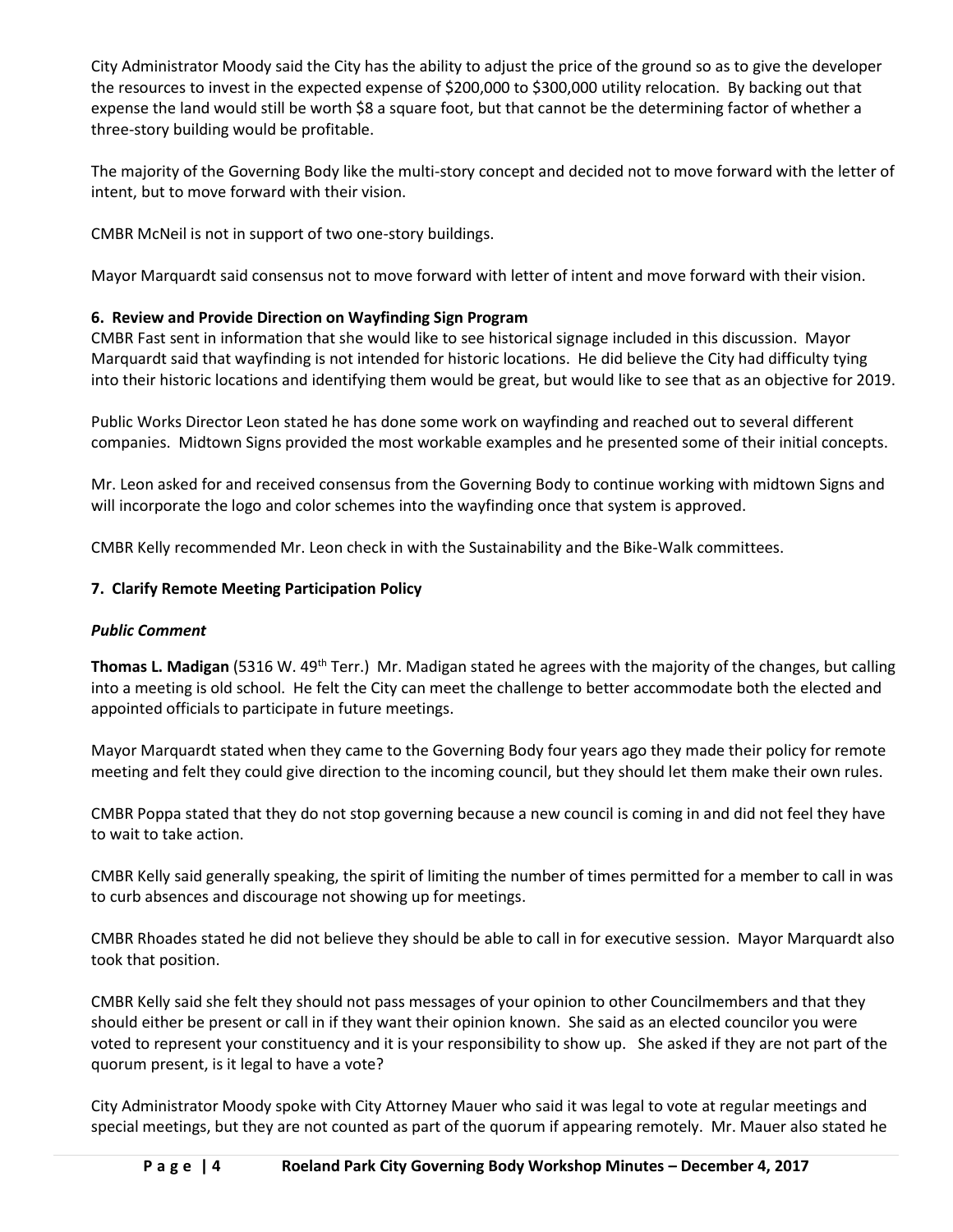does not support counting someone as part of the quorum as it becomes problematic for identifying when you actually do have a quorum. He felt strongly about not allowing folks to vote during executive session because of the confidentiality provision as it is difficult to ensure when you cannot tell who else is in the room with the other person on the other end of the phone.

City Administrator Moody said this would be a new article and they could change the language to be more inclusive to cover both Workshop and Council meetings and change the verbiage so that it follows through all the meetings, and also to address executive sessions.

CMBR Kelly would like to include something about the ad hoc committees. She said if someone is going to take up space on the committee, then it is their responsibility to show up and be part of the ad hoc committee. If they are not, then they need to step aside and let the Mayor appoint someone else to be on the committee.

## **8. Discuss Committee Appointment Process**

## *Public Comment*

**Tom Madigan** (5316 W. 49<sup>th</sup> Terr.) Mr. Madigan, as Chairperson of the Board of Zoning Appeals, believes their experience should be incorporated into the nomination process for the BZA. Currently the ordinance reads that the mayor appoints and that historically is was an appointment by council and he believes they should go back to that.

CMBR Kelly said she would support leaving it as a mayoral appointment with council input.

Mayor Marquardt said many times they are in a position where no one has applied for the appointment and they are stuck in a situation if they do not pick the right one. He suggested looking at qualifications and tenure to help make a wise choice, but also realized that there is no way to avoid being political on some things, which is why they have to make a balanced choice with the information they have and have the mayor to make the final decision.

CMBR Rhoades suggested while looking at the mayoral appointment process they might be able to change a few words in the hiring process of a city administrator, in that through the interview process the city administrator should be hired by a majority vote of the council. He also expressed concern about the BZA appointment process and the way the wards are divided. He recommended that if they cannot find a member from one ward, one would be brought on for a one-year term. Any member from the Governing Body can nominate someone to be on any of those committees. And if there are more than two for one spot, the Mayor will choose the two, then a vote of the Governing Body would decide who holds the position.

CMBR Rhoades said he didn't understand why the Planning Commission would allow someone on it who resides outside the City boundaries.

CMBR Kelly said for their expertise.

CMBR Poppa said he was in favor of keeping things the way they are written and not changing anything as the essential checks and balances are already written into it. A mayoral appointment does not preclude a councilmember from nominating someone to the mayor, or the Council approving or not approving the appointment.

Mayor Marquardt would like to leave it the way it is.

CMBR McNeil doesn't think a non-resident should be on a committee.

City Administrator Moody said they have a difficult time finding people to participate on committees. If people reside outside the City and are an active participant in the city, then that is a good thing.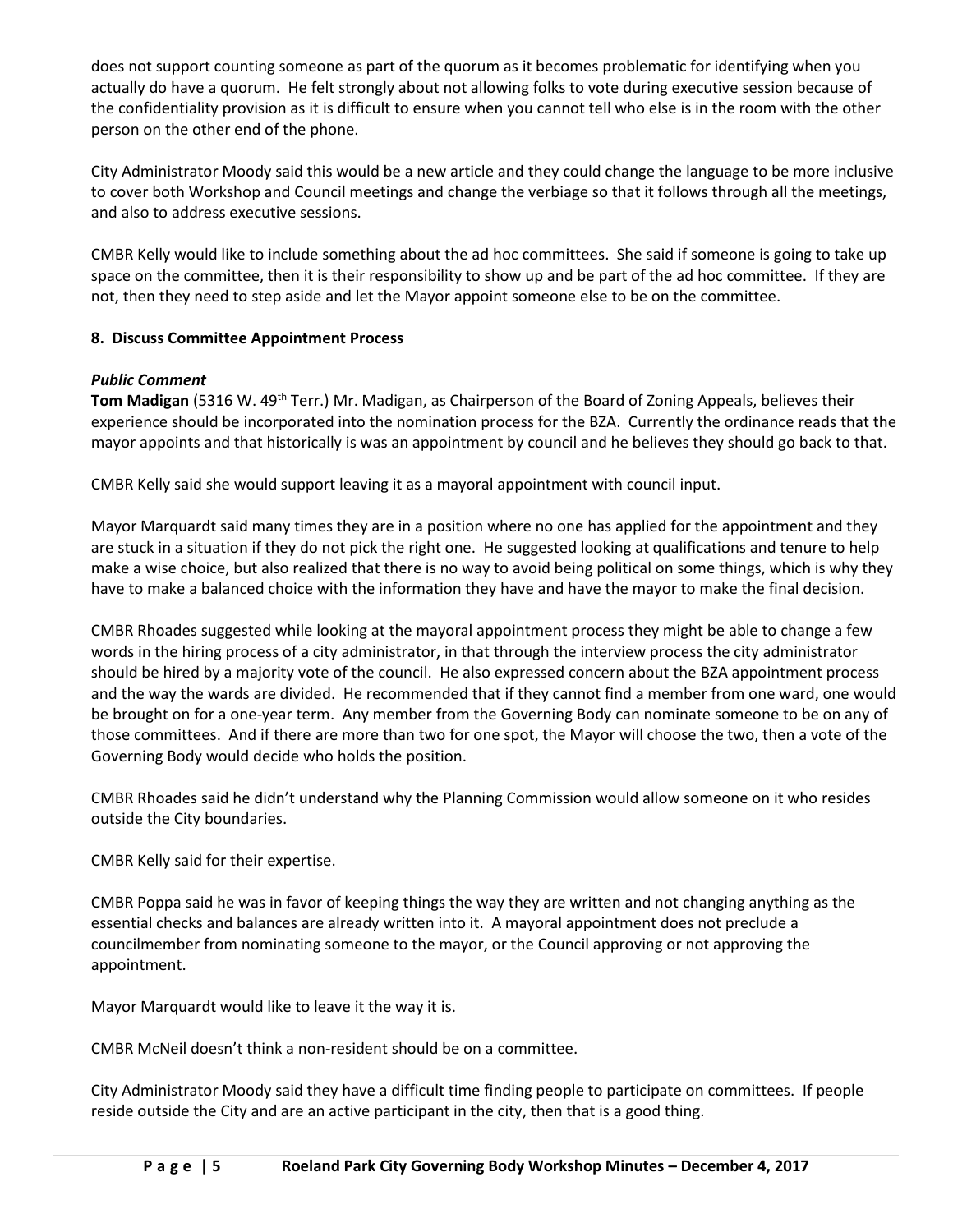CMBR Rhoades asked to discuss the hiring process so there is never an issue with the City Administrator. He would like to see what he sees as a broken code state through an interview process and decided on by the Governing Body, who would interview for that position. The City Administrator should be hired by a majority vote of the Council which includes the vote of the mayor.

It was decided to continue the discussion at the next Workshop.

# **9. Agreement with Johnson County Department of Technology and Innovation**

Ms. Jones-Lacy said this particular agreement will have a total charge for 2018 of \$22,231. This is a 12.6 percent increase from 2016 to 2017. DTI will start increasing their rates through 2020 in an effort to gain full cost recovery of the services that they provide to member cities.

There was consensus to move this item forward to the Consent Agenda for approval.

# **10. 2018 Joint Johnson County and Cities Legislative Platform**

City Attorney Moody presented the legislative platform for the consideration of the Governing Body. He noted that they have incorporated a little history at the end of each section.

There was consensus to move this item forward to the Consent Agenda for approval.

## **11. Discuss Changing Committee Liaison Appointment Date from May to January**

There was consensus to move this item forward to New Business for discussion.

# **II. NON-ACTION ITEMS:**

#### **Update on Leaf Pickup**

Mr. Moody said the leaf machine was damaged again in Westwood Hills when a large rock went into the head and broke the combine component of the head. The City has spare parts from the three heads they now own. Key Equipment was very responsive and came and swapped out the pieces of equipment and it was operational again today by 11:30. Public Works Director Leon sent out an update on the leaf pickup progress. The schedule has the City moved back a week for the last pickup. They will continue to work through this week on the second pickup. Everyone will get their three pickups that were initially planned for, but the last one and the second one are occurring about a week behind schedule. Mr. Leon has kept the map up to date and is sending out information on social media, including NextDoor.

## **Upcoming Events**

City Clerk Bohon reminded everyone of the Tree Lighting tomorrow night at 6:00 p.m. at Sweany Park. She has baked cookies and made cocoa. The Christmas Party is Friday night 6:00 p.m. at the Community Center. Ms. Bohon asked if anyone would love to come decorate around 12-1 p.m. CMBR McNeil said she would come and help with the greenery.

## **Upcoming JCPRD meeting**

Mr. Moody also reminded everyone of the JCPRD Recreation Committee meeting that all of the Governing Body is invited to attend. City Administrator Moody sent out an e-mail invitation for all to attend. He asked for a spokesperson to address the committee and believed it is appropriate for that to be an elected official.

CMBR Kelly said she will be the spokesperson for the Governing Body and will represent the general consensus to ask the JCPRD board where they stand in hopes of having a reasonable conversation to that end so that the Governing Body can make a decision. She would also let them know that any assistance would make it more feasible to help in their decision-making process.